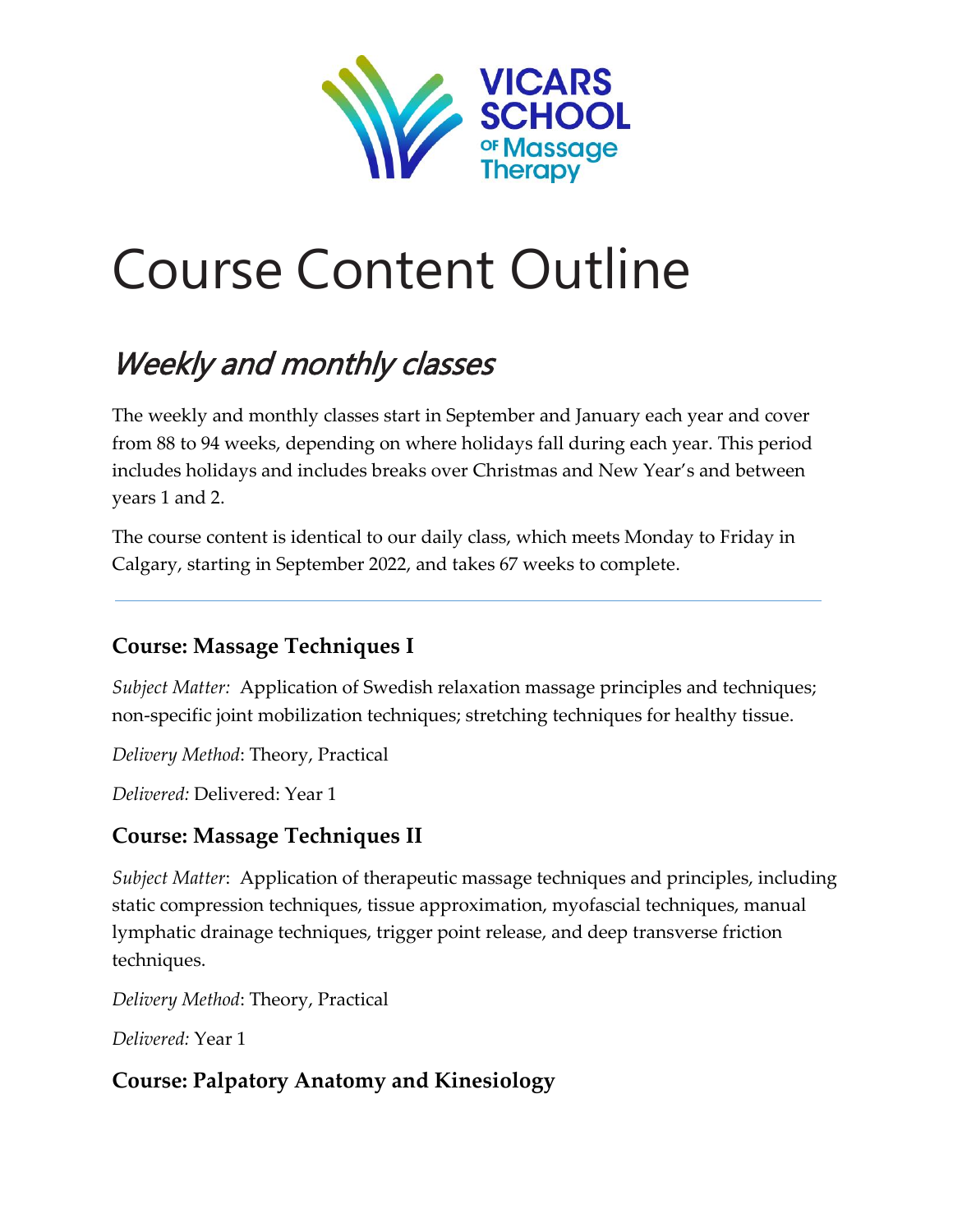*Subject Matter:* Manual identification of bones and bony landmarks of musculoskeletal system. Origins, insertions, actions, and accessory structures of the musculoskeletal system. Identification and practical application of active, passive, and resisted movements of major joints.

*Delivery Method*: Theory, Practical

*Delivered:* Year 1

#### **Course: Nerve Pathways**

*Subject Matter*: Identification of major nerve plexuses and associated muscles.

*Delivery Method*: Theory, Practical

*Delivered:* Year 1

#### **Course: Stretch and Strengthen**

*Subject Matter*: Principles and practical application of stretch and strengthen techniques for major muscle groups in healthy clients.

*Delivery Method*: Theory, Practical

*Delivered:* Year 1

#### **Course: Pharmacology**

*Subject Matter*: Overview of pharmacology, including drug mechanisms of action, effects, routes of admission and commonly prescribed drug classifications as well as contraindications and considerations for massage therapy.

*Delivery Method*: Theory

*Delivered:* Year 1

# **Course: Medical Terminology**

*Subject Matter*: The terminology of science and medicine; pronunciation and etymology of scientific and medical terms.

*Delivery Method*: Theory

*Delivered:* Year 1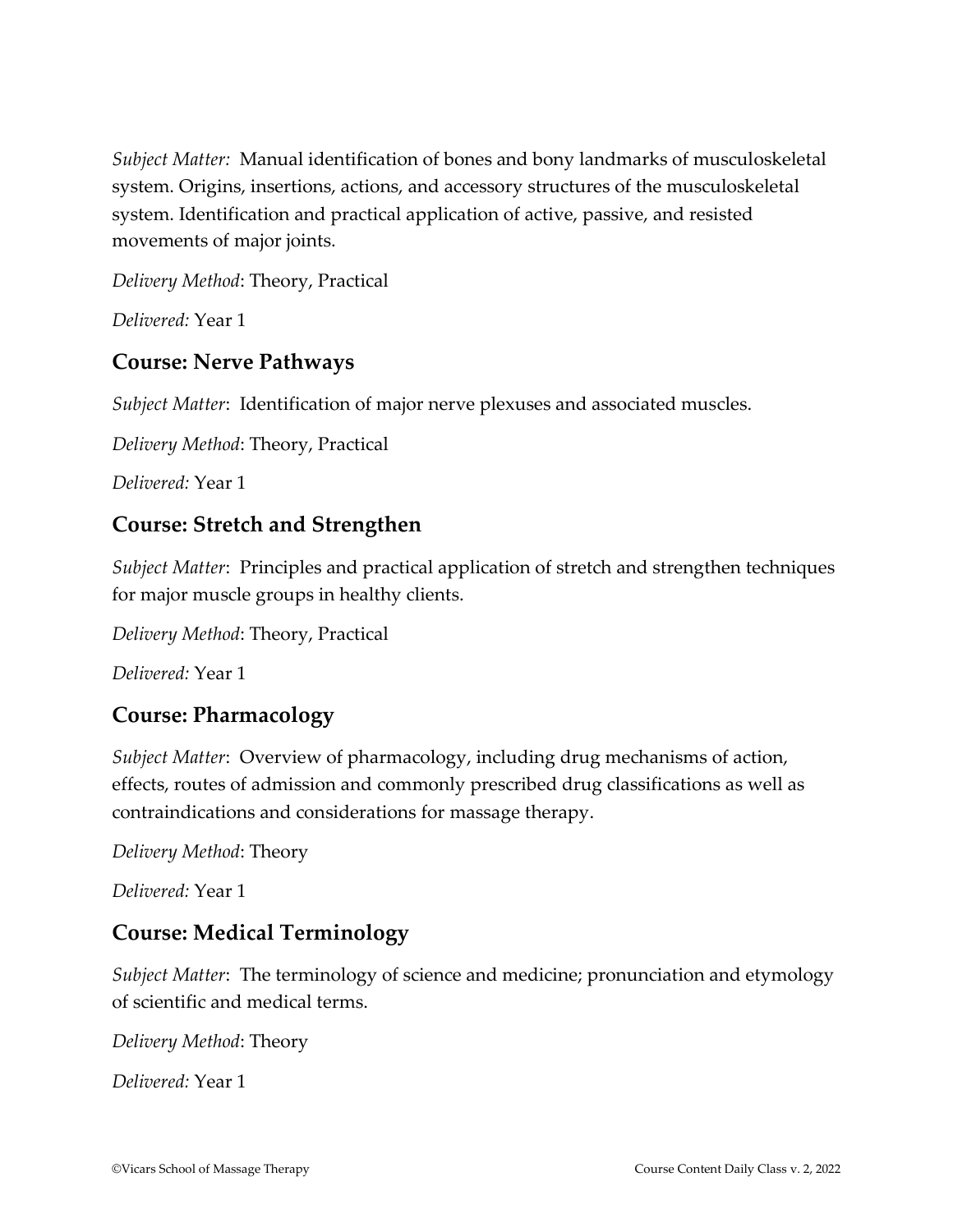# **Course: Vital Signs**

*Subject Matter*: Manual identification of major pulse points and blood pressure evaluation.

*Delivery Method*: Theory, Practical

*Delivered:* Year 1

#### **Course: Adjunctive Therapies**

*Subject Matter*: Student-led research and presentations about adjunctive therapeutic modalities.

*Delivery Method*: Theory; Presentation

*Delivered:* Year 1

#### **Course: Infection Control**

*Subject Matter*: Rationale for and implementation of hygiene and infection control in a clinical massage setting.

*Delivery Method*: Theory, Practical

*Delivered:* Year 1

#### **Course: Emergency Preparedness**

*Subject Matter*: Recognition of situations requiring immediate response during a medical emergency in a clinical massage setting.

*Delivery Method*: Theory

*Delivered:* Year 1

#### **Course: Massage Clinic Equipment and Supplies**

*Subject Matter*: Analysis of standard massage equipment and accessories, design of massage space, and maintenance of equipment.

*Delivery Method*: Theory, Practical

*Delivered:* Year 1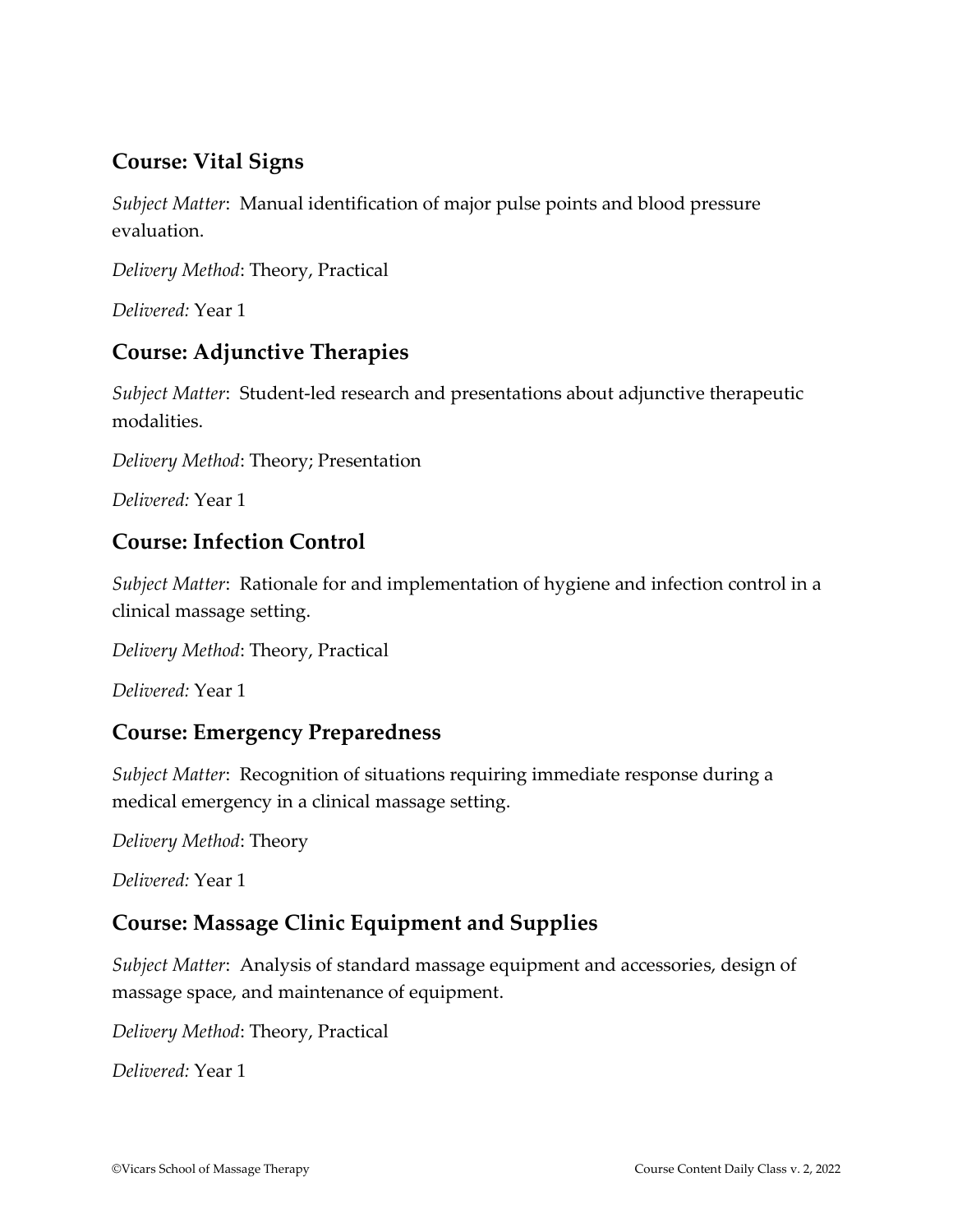#### **Course: Body Mechanics**

*Subject Matter*: Analysis of biomechanics and implementation of correct body alignment during massage.

*Delivery Method*: Theory, Practical

*Delivered:* Year 1

#### **Course: Self-Care**

*Subject Matter*: Use of self-care techniques to support the health, strength, and stamina of the massage therapist.

*Delivery Method*: Theory, Practical

*Delivered:* Year 1

#### **Course: Indications and Contraindications**

*Subject Matter*: The circumstances that make a treatment advisable, the circumstances that make a particular treatment inadvisable, or what modifications may be necessary to perform a treatment.

*Delivery Method*: Theory, Practical

*Delivered:* Year 1

#### **Course: Special Populations**

*Subject Matter*: Recognition of the needs of clients in different stages of their lives, including pregnant clients and clients with physical challenges and health-related issues.

*Delivery Method*: Theory, Practical

*Delivered:* Year 1

#### **Course: Draping**

*Subject Matter*: Use of cloth drapes and various bolsters to provide a protective barrier between equipment and a client's skin, maintain client modesty and security, and provide client warmth.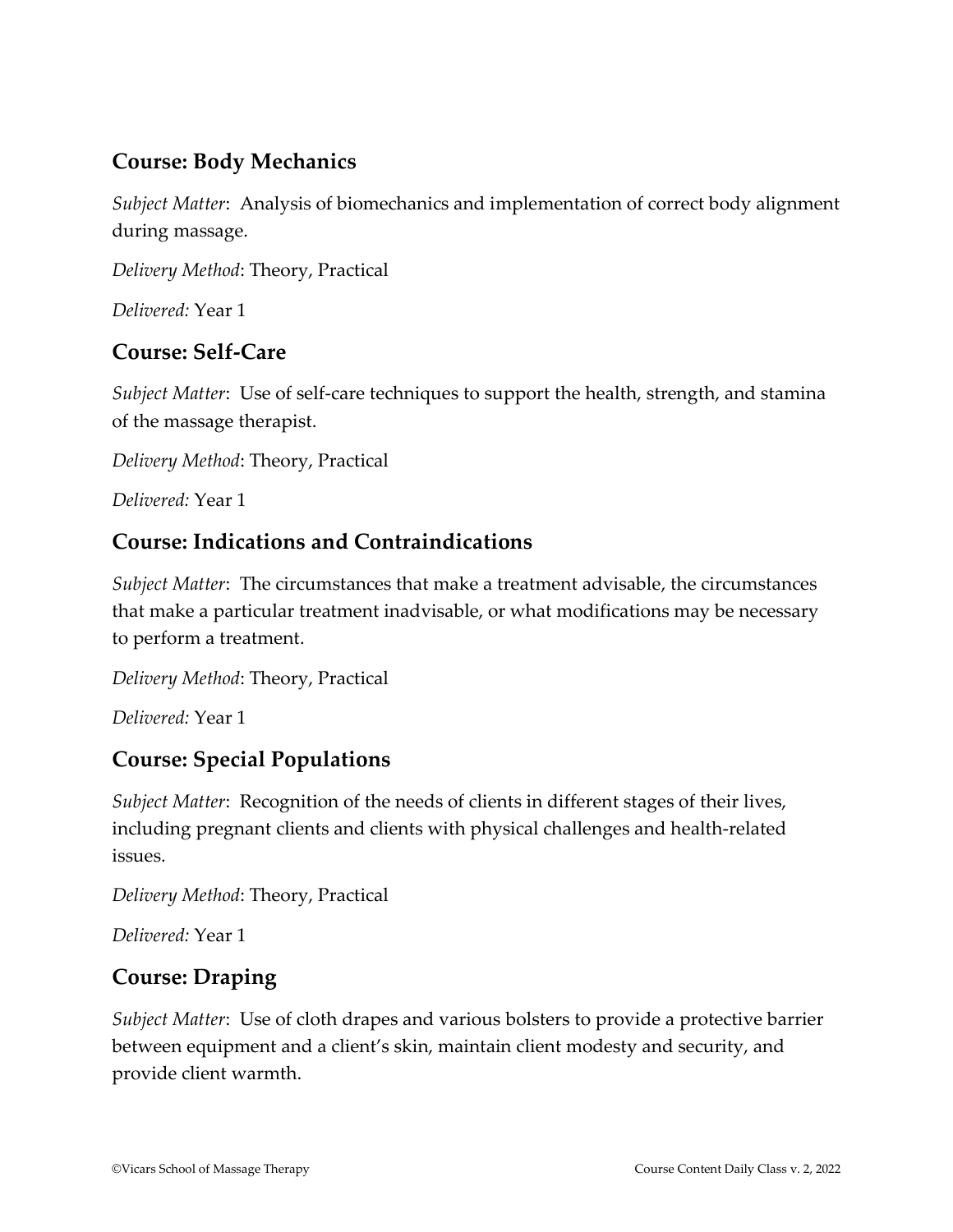*Delivery Method*: Theory, Practical

*Delivered:* Year 1

#### **Course: Client Positioning**

*Subject Matter*: Application of client positioning during massage to promote comfort, relaxation, optimize therapist body mechanics, and provide access to targeted areas.

*Delivery Method*: Theory, Practical

*Delivered:* Year 1

#### **Course: Nutrition**

*Subject Matter*: Evaluation of how the body takes in and uses food and how to obtain proper nutrition to provide energy, growth, and repair for the body.

*Delivery Method*: Theory

*Delivered:* Year 1

#### **Course: Stress Management for Therapists**

*Subject Matter*: Investigation of strategies for stress management for the massage therapist in an overall health program.

*Delivery Method*: Theory, Practical

*Delivered:* Year 1

#### **Course: Seated Massage**

*Subject Matter*: Application of massage techniques while the client is sitting erect or reclining.

*Delivery Method*: Theory, Practical

*Delivered:* Year 1

#### **Course: Infant Massage**

*Subject Matter*: The massage techniques that can be used to create a nurturing and bonding experience between infant and caregiver.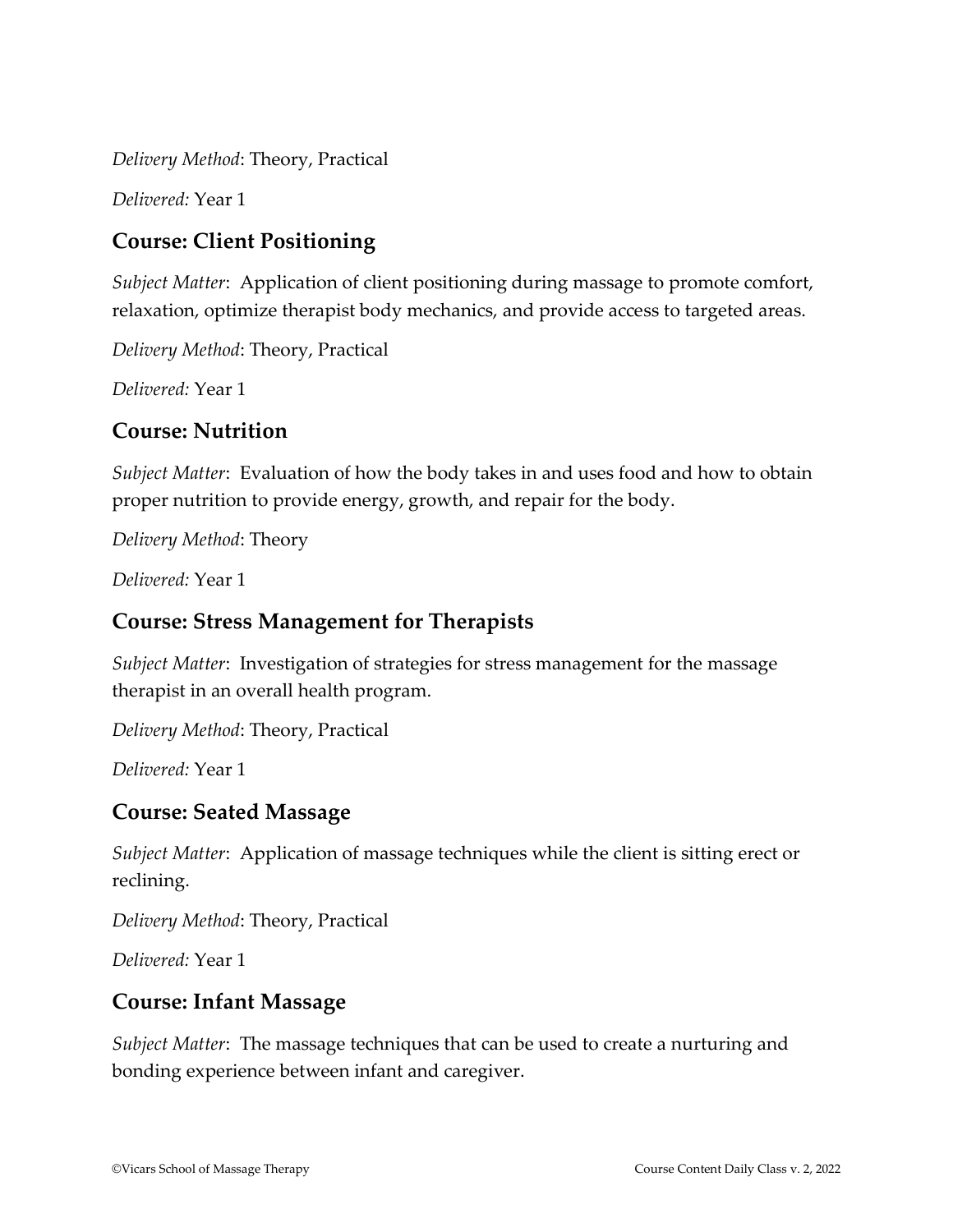*Delivery Method*: Theory, Practical

*Delivered:* Year 1

#### **Course: Hydrotherapy**

*Subject Matter*: Application of the external therapeutic use of all forms of water, focused on a therapeutic outcome.

*Delivery Method*: Theory, Practical

*Delivered:* Year 1

#### **Course: Assessment I**

*Subject Matter*: The rationale and steps to provide the framework for interpreting the results of an orthopedic assessment

*Delivery Method*: Theory, Practical

*Delivered:* Year 1

#### **Course: Clinical Treatment Planning I**

*Subject Matter*: The process of planning and documenting an outcome-based relaxation treatment according to predetermined goals, intake information, and current health status.

*Delivery Method*: Theory, Practical

*Delivered:* Year 1

# **Course: Therapeutic Relationship**

*Subject Matter*: Analysis of the interpersonal skills necessary for developing an effective therapeutic relationship with a client. The course covers: ethical behavior; professional boundaries; confidentiality; conflict resolution; business ethics; and appropriate body work on survivors of sexual abuse.

*Delivery Method*: Theory, Practical

*Delivered:* Year 1 and Year 2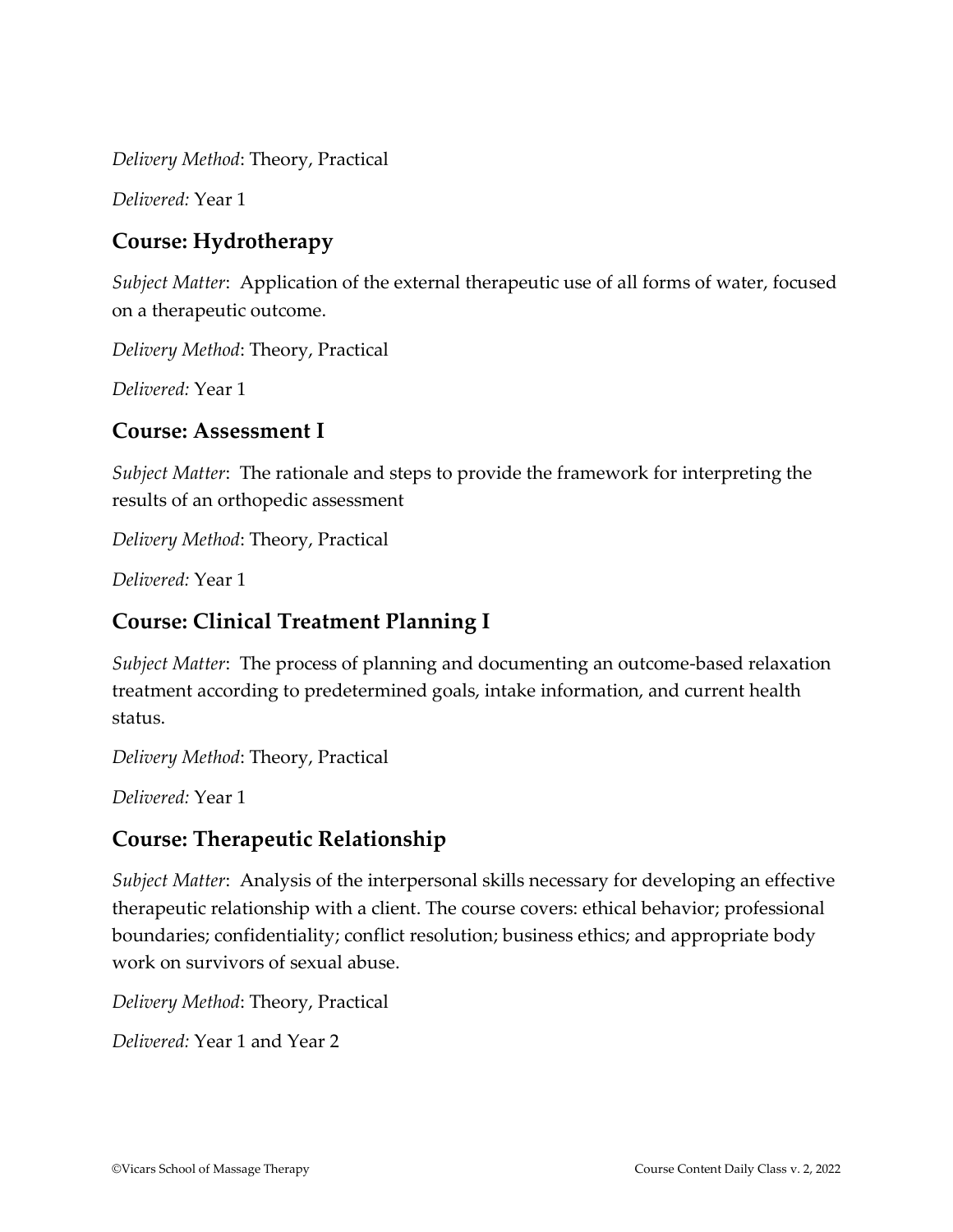#### **Course: Case Report I**

*Subject Matter*: An outcome-based approach to establish a therapeutic relationship with one client and document their quality of life for the duration of the report. The focus of the outcome is relaxation and wellness.

*Delivery Method*: Theory, Practical

*Delivered:* Year 1

#### **Course: Research**

*Subject Matter*: Analysis of the types of research, research articles, and research literacy that lead to understanding how massage therapy affects the physiology and psychology of the client.

*Delivery Method*: Theory

*Delivered:* Year 2

#### **Course: First Aid and CPR Level C**

*Subject Matter*: First Aid and CPR Level C. Each student is responsible for arranging and completing this training on their own, no later than midway in Year 1 when students begin working with the public.

*Delivery Method*: Theory, Practical

*Delivered:* Year 1

#### **Course: Massage Techniques III**

*Subject Matter*: Application of the therapeutic principles of joint play techniques.

*Delivery Method*: Theory, Practical

*Delivered:* Year 1

#### **Course: Remedial Exercise**

*Subject Matter*: Application of range-of-motion, stretch, and strengthening techniques focused on a therapeutic outcome.

*Delivery Method*: Theory, Practical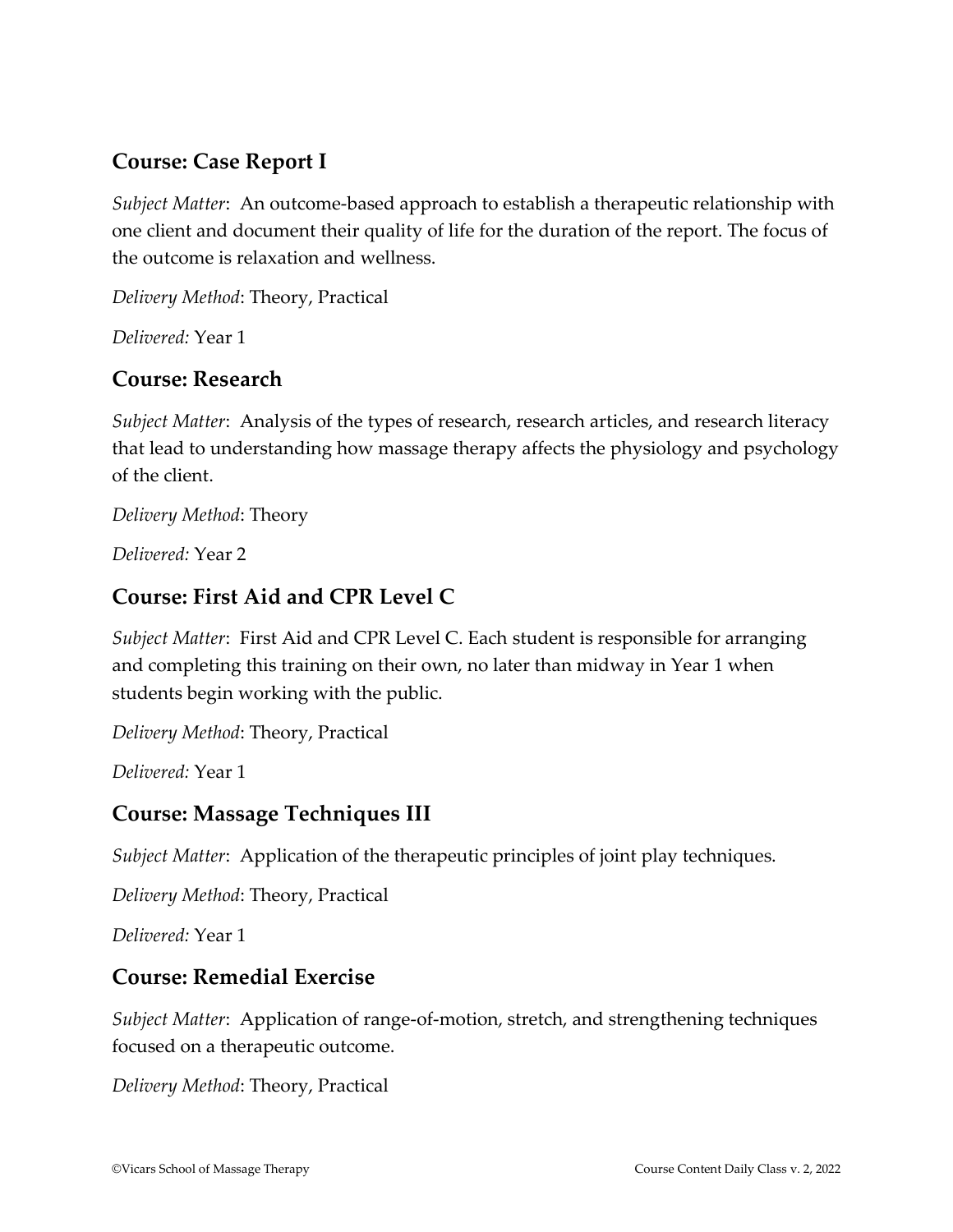*Delivered:* Year 2

#### **Course: Assessment II**

*Subject Matter*: The interpretation of an orthopedic assessment, building on the steps learned in Assessment I.

*Delivery Method*: Theory, Practical

*Delivered:* Year 2

#### **Course: Treatment Strategies**

*Subject Matter*: An outcome-based approach to strategies and treatment foundations. Techniques are applied in a manner consistent with client presentation of signs and symptoms, indications, and contraindications. Students learn strategies for monitoring and adapting treatment and self-care to client response.

*Delivery Method*: Theory, Practical

*Delivered:* Year 1

# **Course: Clinical Treatment Planning II**

*Subject Matter*: The process of planning and documenting an outcome-based therapeutic treatment according to client interview, orthopedic assessment, goals, and current health status for specific orthopedic pathologies.

*Delivery Method*: Theory, Practical

*Delivered:* Year 2

# **Course: Case Report II**

*Subject Matter*: An outcome-based approach to the treatment of one client over a period of several months and presenting the results as a written document and an oral presentation. This project draws from every aspect of the program.

*Delivery Method*: Theory, Practical

*Delivered:* Year 2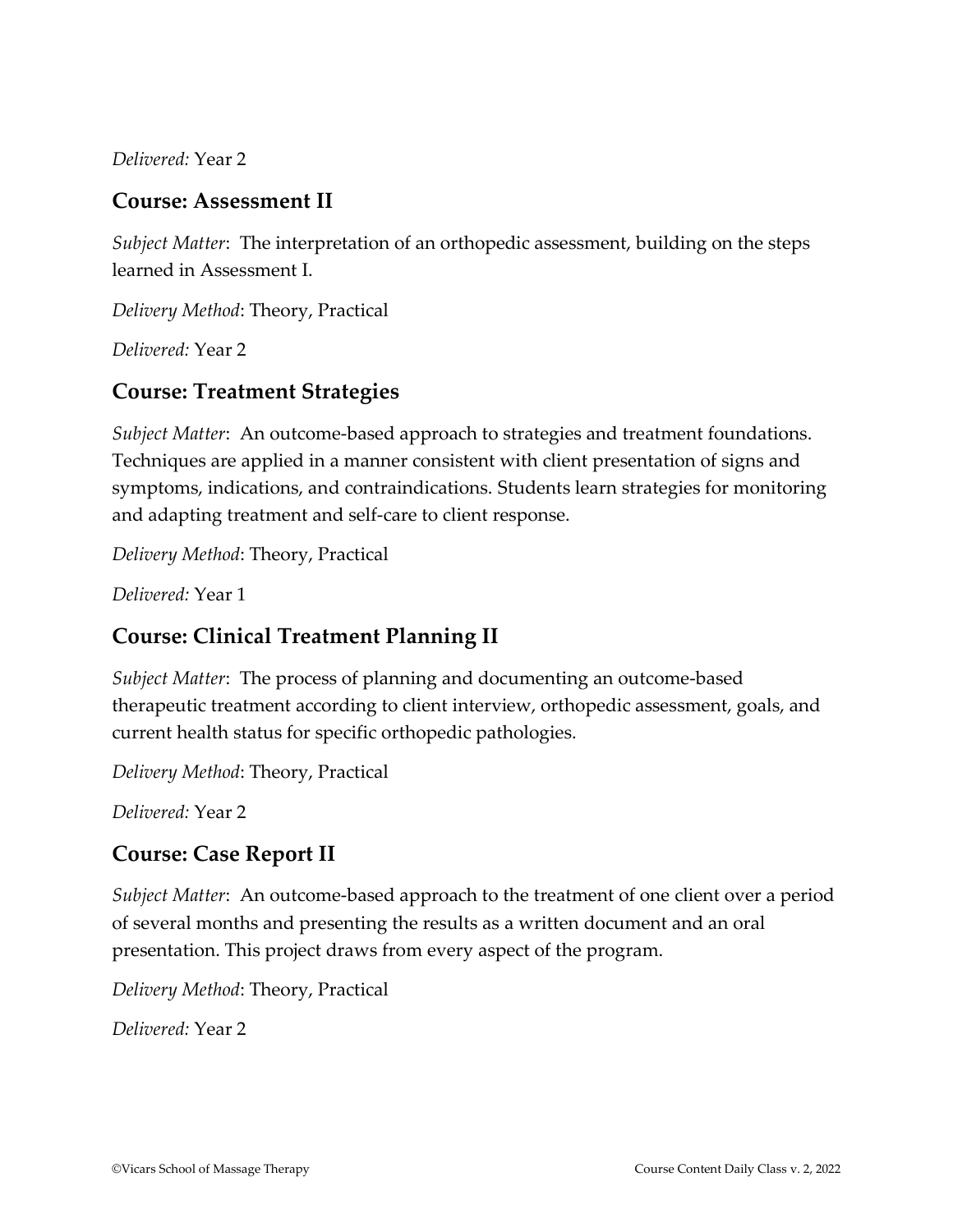#### **Course: Business**

*Subject Matter:* This course introduces all aspects of operating an effective massage business, including marketing, accounting, and finance.

*Delivery Method*: Theory, Practical

*Delivered:* Year 1

# **Core Science Courses**

The following courses are completed through directed interactive online work over the course of the two-year program. Students are tested on this material independently of their other coursework.

#### **Course: Anatomy and Physiology**

*Subject Matter:* The branches of science that study the structures and functions of the normal human body, which leads to a foundation for understanding the relationship between these two closely related subjects.

*Delivery Method*: Theory

*Delivered:* Year 1

# **Course: Pathology**

*Subject Matter:* The blending of knowledge of anatomy and physiology with the mechanisms of disease along with skillful observation and palpation, a wide range of massage techniques, critical thinking skills, and client safety.

*Delivery Method*: Theory

*Delivered:* Year 1 and Year 2

# **Supervised Clinical Experience Courses**

In the following courses, Vicars students practice their clinical skills on members of the public in a safe, supervised environment. Students carry out all the steps of a complete massage, including interview, assessment, treatment, and assigning homecare. Each student will complete a minimum of 332 hours of supervised clinical experience.